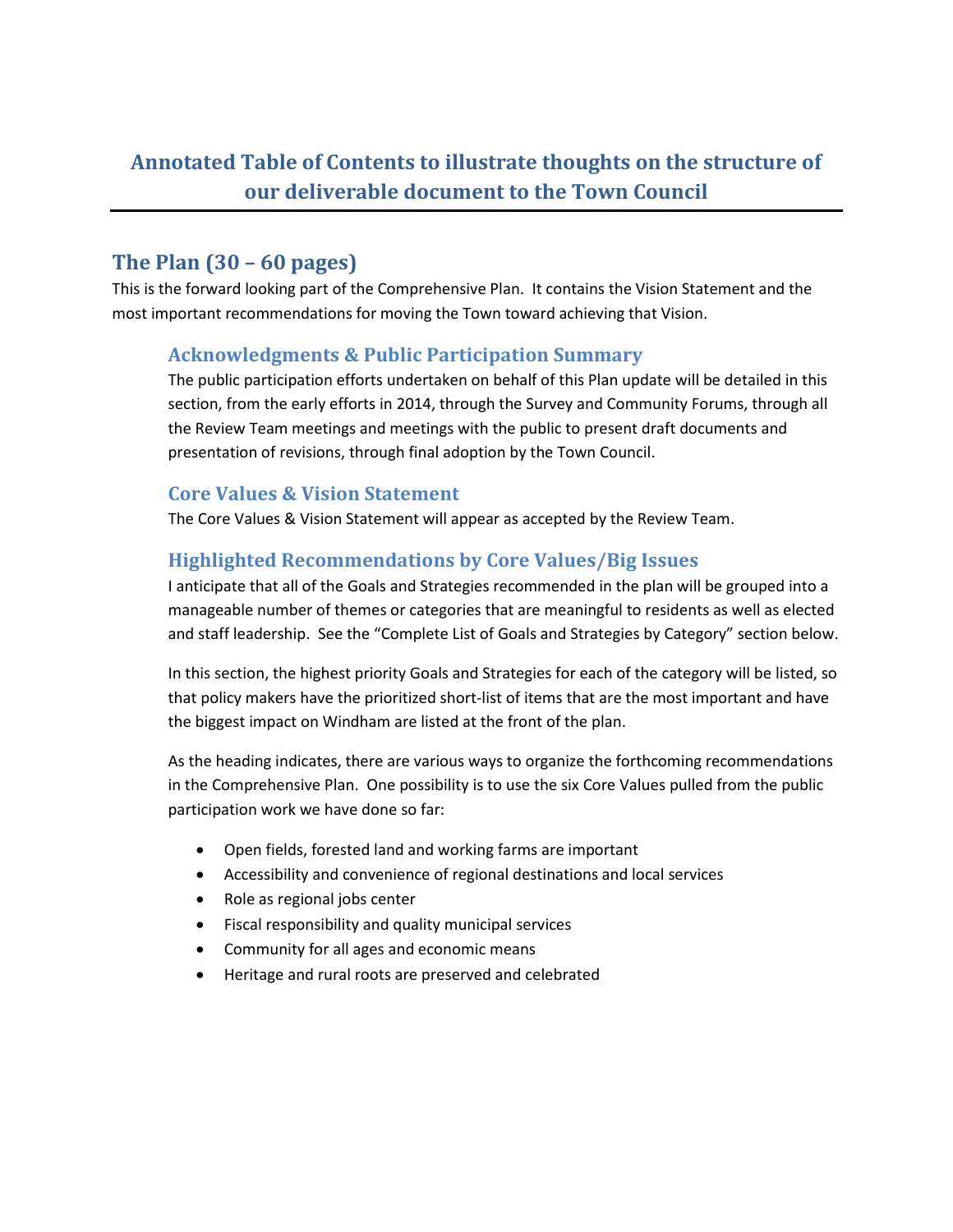#### **Future Land Use Plan**

This section of the plan will include a map as well as descriptions of mapped areas of Windham that will be designated "growth areas," defined as geographic areas targeted to accept most of the projected residential and commercial growth over the next 10 years, and "rural areas," defined as geographic areas from which from which most of the projected residential and commercial growth over the next 10 years will be diverted. In the discussion of the draft vision statement, the Review Team decided not to include separate sections like "Vision for North Windham," "Vision for South Windham Village," and the "Vision for Windham Center," but those concepts and visions will likely reappear in this section of the Plan.

## **Plan Implementation & Evaluation**

This section will answer the questions of "Who is responsible for managing the completion of each of the strategies chosen for implementation?" and "How do we measure success or progress toward reaching each of the goals over time?" The current goal is to avoid the need for an implementation committee by producing a prioritized and focused list of action items so that the Town Council could take on specific items and assign others to staff or committees.

#### **Recommended Update Schedule**

Rather than a major revision to the Plan every 10-15 years, this Plan will recommend more modest updates on a more frequent basis, perhaps every 3-5 years.

#### **Evaluation and Reporting**

This section will lay out what an annual report card back to the Town Council should contain. It is likely that each of the major categories will get its own score or grade based on well-defined measures that will be identified through this planning effort. These measures should be as specific as possible and benchmarked against the information contained in the Inventory Chapters (see below).

## **Regional Coordination Program**

This state requirement requires the Town to think about how to work with neighboring communities and regional organizations to manage shared natural resources or facilities as well as a description of how this has been done in the past.

## **Inventory Chapters (100-150 pages)**

This part of the plan is looks back through time and provides a description of the current state of the Town in specific areas required by the state. Section headings below are the "subject silos" that the state requires in the Plan. I propose that we work on these first, so that we are able to use the information on community conditions and community trends to help inform and prioritize recommendations as noted above.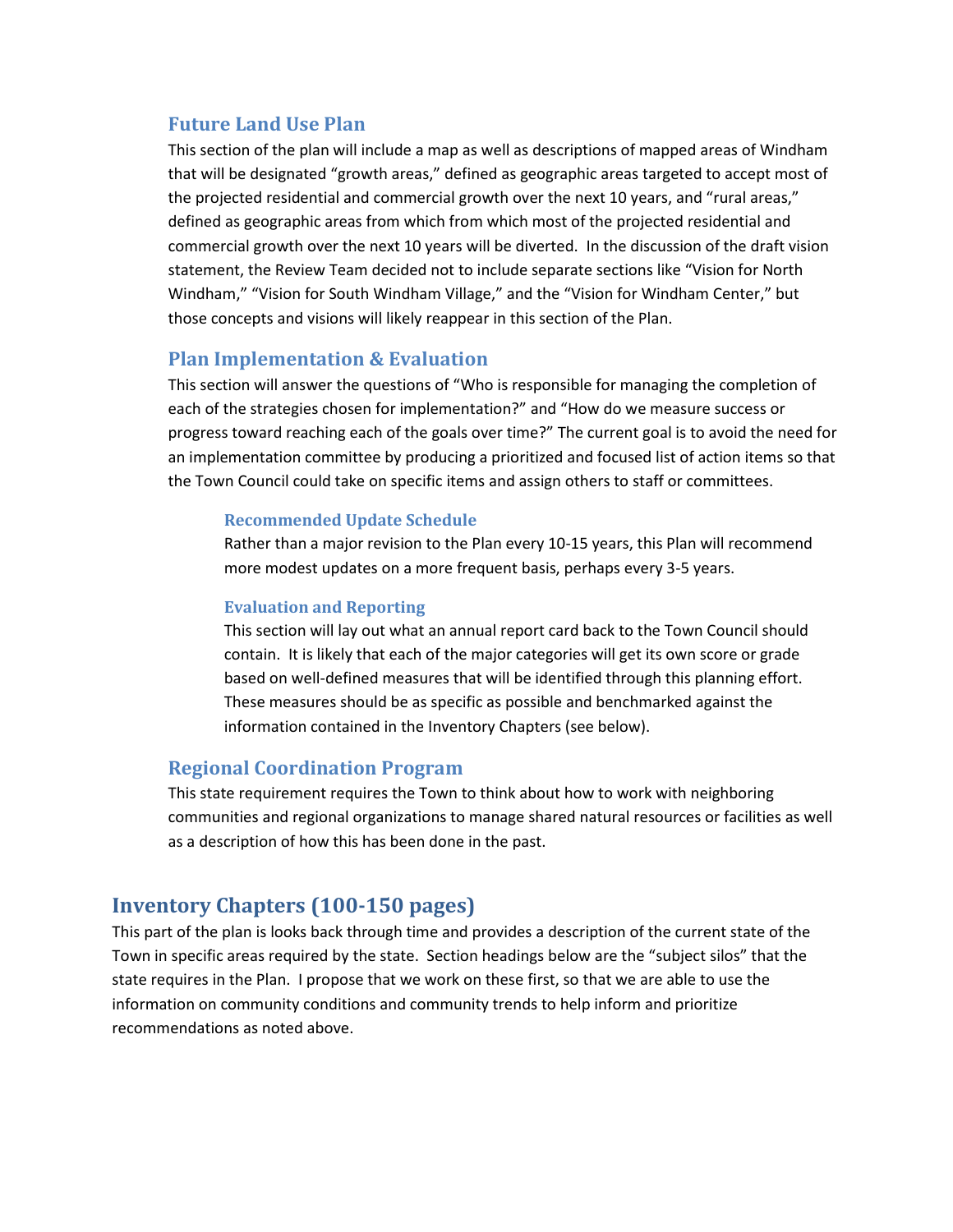#### **Existing Land Use**

Analysis Conditions and Trends State and Local Goals Strategies to Implement Goals

#### **Historic and Archaeological Resources**

Analysis Conditions and Trends State and Local Goals Strategies to Implement Goals

#### **Water Resources**

Analysis Conditions and Trends State and Local Goals Strategies to Implement Goals

## **Natural Resources**

Analysis Conditions and Trends State and Local Goals Strategies to Implement Goals

## **Agricultural and Forest Resources**

Analysis Conditions and Trends State and Local Goals Strategies to Implement Goals

#### **Population and Demographics**

Analysis Conditions and Trends State and Local Goals Strategies to Implement Goals

#### **Economy**

Analysis Conditions and Trends State and Local Goals Strategies to Implement Goals

#### **Housing**

Analysis Conditions and Trends State and Local Goals Strategies to Implement Goals